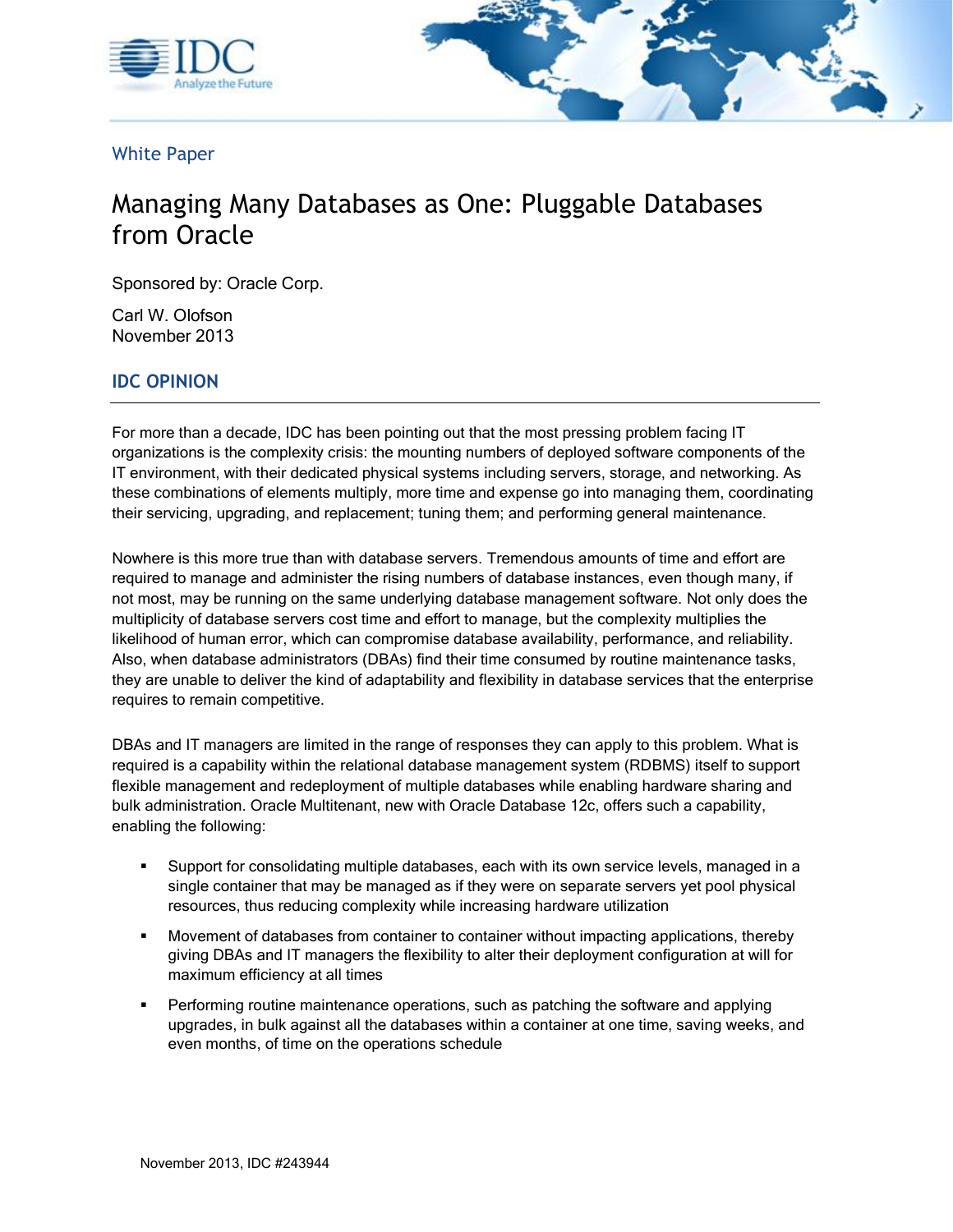development and test environment by spinning up test instances in minutes rather than days Quickly cloning databases for test purposes using versioning to avoid complete duplication of the data and using masking to protect sensitive data, thereby enabling a more dynamic or weeks

#### **IN THIS WHITE PAPER**

 to this problem and focuses on a core RDBMS-centric response based on enabling users to This white paper reviews the challenges facing today's enterprise IT managers and DBAs in managing the rising numbers of databases while trying to control cost, reduce errors, and deliver more and better service to users in the form of responsiveness, flexibility, and agility. It considers various approaches consolidate databases systematically through an approach involving a two-level architecture of a database container (or superinstance) and multiple pluggable databases. The paper then considers how Oracle Database 12c, with its multitenant architecture, delivers this capability.

## **SITUATION OVERVIEW**

## **The Database Management Complexity Crisis**

 on one RDBMS for their most critical transactional and analytical data management. The idea behind Since the beginning of the client/server era, the number of databases in most medium-sized to large enterprises has grown steadily and has reached the point where database management has become unmanageably complex. Most enterprises have multiple RDBMSs in play, but most have standardized such standardization is simplification. But while contract management has simplified to some extent, the physical management of the database servers remains complicated and time consuming, and the problem is getting worse.

 would involve a cumbersome changeover process and require changes to the applications as well. This not only undermines any efforts at greater efficiency but also impedes flexibility and agility in Even though the database servers are running the same core software, and may even be deployed on similar systems, they must each be managed separately, which means scheduling staff time and physical resources for upgrades and parallel testing each time a patch or upgrade occurs. Also, like all the databases in the environment, they are locked into the servers on which they run. Moving them database deployment.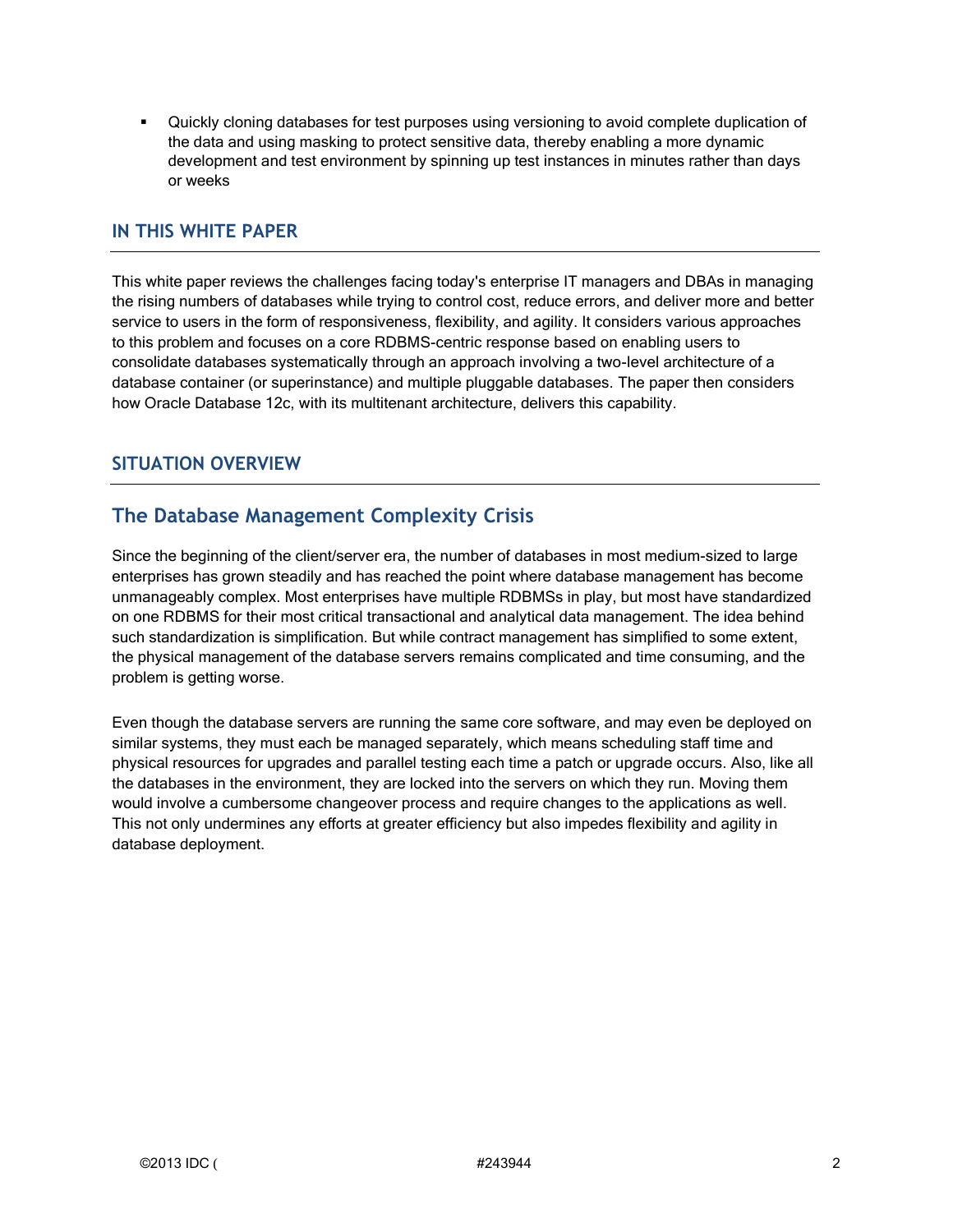Figure 1 provides a simplified view of how the proliferation of databases on dedicated servers ties up staff time.

## **FIGURE 1**

## **How Staff Tasks Are Allocated: Dedicated Database Server Scenario** \$

| For Each<br><b>Database</b>                  | · Maintain schema<br>·Tune database<br>·Perform reorgs, etc.                            | <b>Database</b>                                                                                       | <b>Database</b>                                                                                               | Database                                                                                                      | <b>Database</b>                                                                                    | <b>Database</b>                                                                                    | <b>Database</b>                                                                                               |
|----------------------------------------------|-----------------------------------------------------------------------------------------|-------------------------------------------------------------------------------------------------------|---------------------------------------------------------------------------------------------------------------|---------------------------------------------------------------------------------------------------------------|----------------------------------------------------------------------------------------------------|----------------------------------------------------------------------------------------------------|---------------------------------------------------------------------------------------------------------------|
| For Each<br><b>Database</b><br><b>Server</b> | · Maintain settings<br>· Perform backups, etc.<br>· Apply SW upgrades,<br>patches, etc. | <b>Database</b><br><b>Server</b>                                                                      | <b>Database</b><br><b>Server</b>                                                                              | <b>Database</b><br><b>Server</b>                                                                              | <b>Database</b><br><b>Server</b>                                                                   | <b>Database</b><br><b>Server</b>                                                                   | <b>Database</b><br><b>Server</b>                                                                              |
|                                              | DBA Staff!                                                                              |                                                                                                       |                                                                                                               | İ                                                                                                             | Ī                                                                                                  |                                                                                                    |                                                                                                               |
|                                              | Sys Admin<br><b>Staff</b>                                                               | Server 1<br>•Maintain OS<br>$•$ Maintain<br>network<br>connections<br>•Maintain<br>physical<br>system | Server <sub>2</sub><br>•Maintain OS<br>•Maintain<br>network<br>connections<br>•Maintain<br>physical<br>system | Server <sub>3</sub><br>•Maintain OS<br>•Maintain<br>network<br>connections<br>•Maintain<br>physical<br>system | Server 4<br>•Maintain OS<br>•Maintain<br>network<br>connections<br>•Maintain<br>physical<br>system | Server 5<br>•Maintain OS<br>•Maintain<br>network<br>connections<br>•Maintain<br>physical<br>system | Server <sub>6</sub><br>•Maintain OS<br>•Maintain<br>network<br>connections<br>•Maintain<br>physical<br>system |

Source: IDC, 2013

## *So Many Databases, So Little Time*

 database instances in the datacenter, DBAs must perform the same routine tasks over and over for In study after study, IDC has found that the chief complaint of DBAs is that they spend so much of their time performing routine maintenance and tuning operations that they have little left over for assisting users with application enhancement and addressing the business data needs of the enterprise. In effect, DBAs are forced to spend most of their time performing tedious but time-consuming technical work that the business management level of the enterprise does not understand and only a fraction on tasks that would gain business-level recognition: saving the company money and enhancing business opportunities through the smarter use of enterprise data. A major reason for this is that, with all the each instance. They are also unable to make operational adjustments that can improve the responsiveness and flexibility of the databases in response to things like periodic or seasonal changes in demand.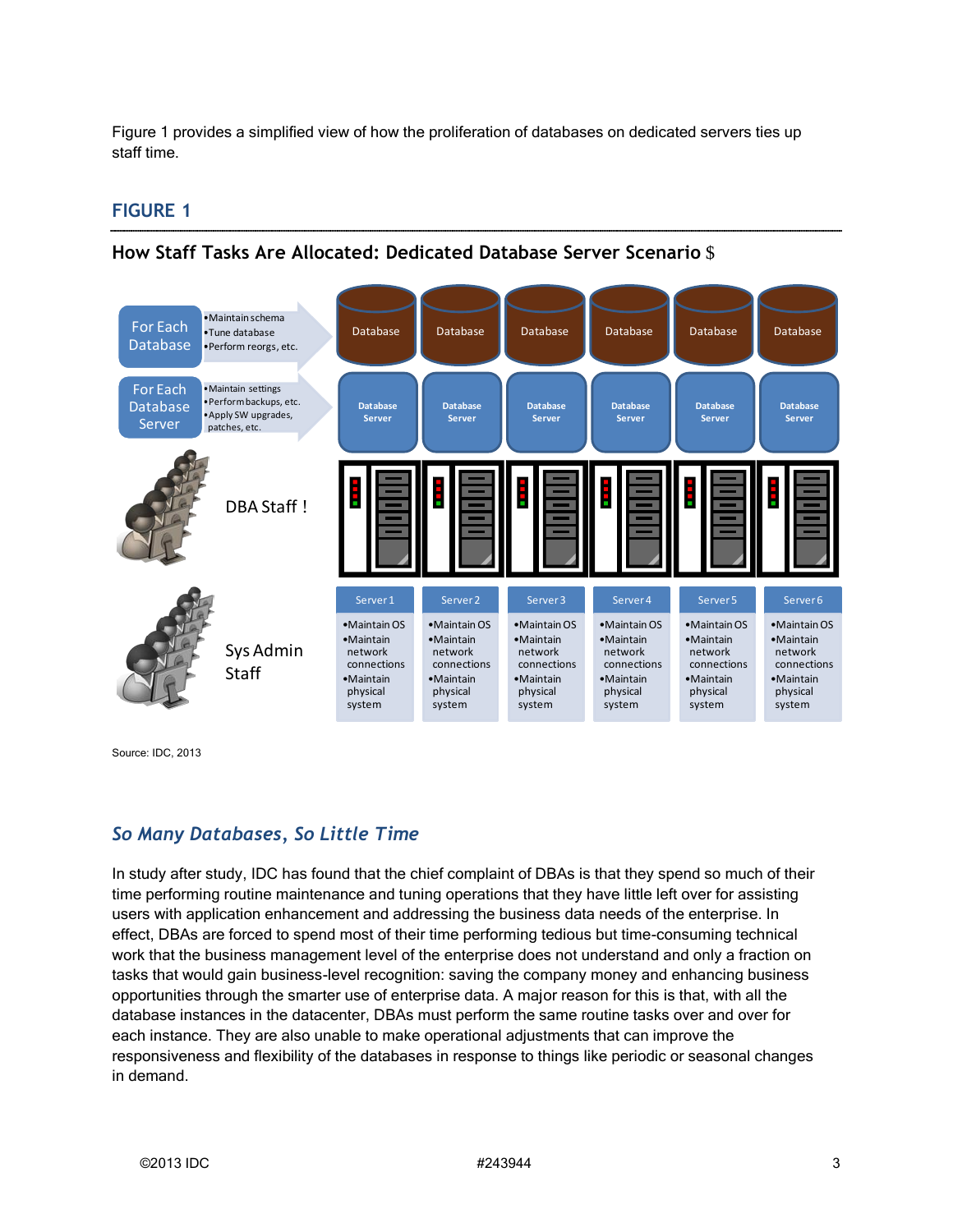#### **The Operational Cost of Many Databases**

 When most enterprises calculate the total cost of managing their databases, they take into account only license and maintenance fees, hardware costs, and depreciation. They tend to overlook the staff cost, yet multiple total cost of ownership (TCO) studies conducted by IDC have found that more than 60% of the average cost of running a database over any given five-year period is represented by staff cost.

 Most enterprises have fixed staffing budgets and so must make do with what they have. Thus that staff resource is spent largely on activities such as remapping data to storage, reindexing databases, repartitioning databases, unloading and reloading databases, and applying and testing patches and software upgrades. While these are necessary activities in any database environment, it is also the case that as the number of databases increases, the staff time required to manage them increases on a linear scale as DBAs perform the same tasks over and over on each database instance. This is because the databases are all separate and cannot share key resources. Such sharing would enable the management of some aspects of database operation on a collective basis rather than an individual basis.

#### **The Software Configuration Nightmare**

 As the number of databases increases, so does the maintenance effort. In addition, when enterprises apply upgrades that may impact applications, those application maintenance activities must be coordinated with the specific databases they use, so there is a careful maintenance scheduling effort involved. The complexity of that effort is multiplied by the number of applications and databases involved.

 development and test databases must be scheduled for the resources involved. Thus even application Also, because application changes require the creation of a development or test database, copied in whole or in part from production, and because systems resources are not unlimited, the creation of developments that could be done in parallel and have no interdependency often are queued up like cars waiting at the traffic volume control light to enter a California freeway.

## *Databases Locked onto Servers*

hot for a week or two *before* the end of the quarter or end of the year to capture last-minutes sales; and another set of databases used for analytics involved in periodic marketing campaigns that run very hot Because databases are assigned to fixed servers without the practical option of reassignment, those servers must be configured for the maximum demand that the database might apply. So, for example, if one has a set of accounting databases that run very hot during the week or two *after* a quarter- or year-end close, but not so much the rest of the time; another set of databases for sales that run very only *during* those campaigns, there is no convenient way for those databases to pool resources so that those that need them can get them at times when others are lightly loaded. Instead, all those database servers are provisioned for peak loads and run at, say, 20–30% capacity the rest of the time.

## *Ineffective Methods for Consolidation and Dynamic Provisioning*

 approach is accompanied by daunting problems. To deal with these problems, users have attempted various ways of consolidating multiple databases onto a single server or clustered servers. These attempts include running multiple database instances on one server as discrete processes, consolidating schemas onto a single database instance, and using a hypervisor technology to run each database instance in its own virtual machine. Each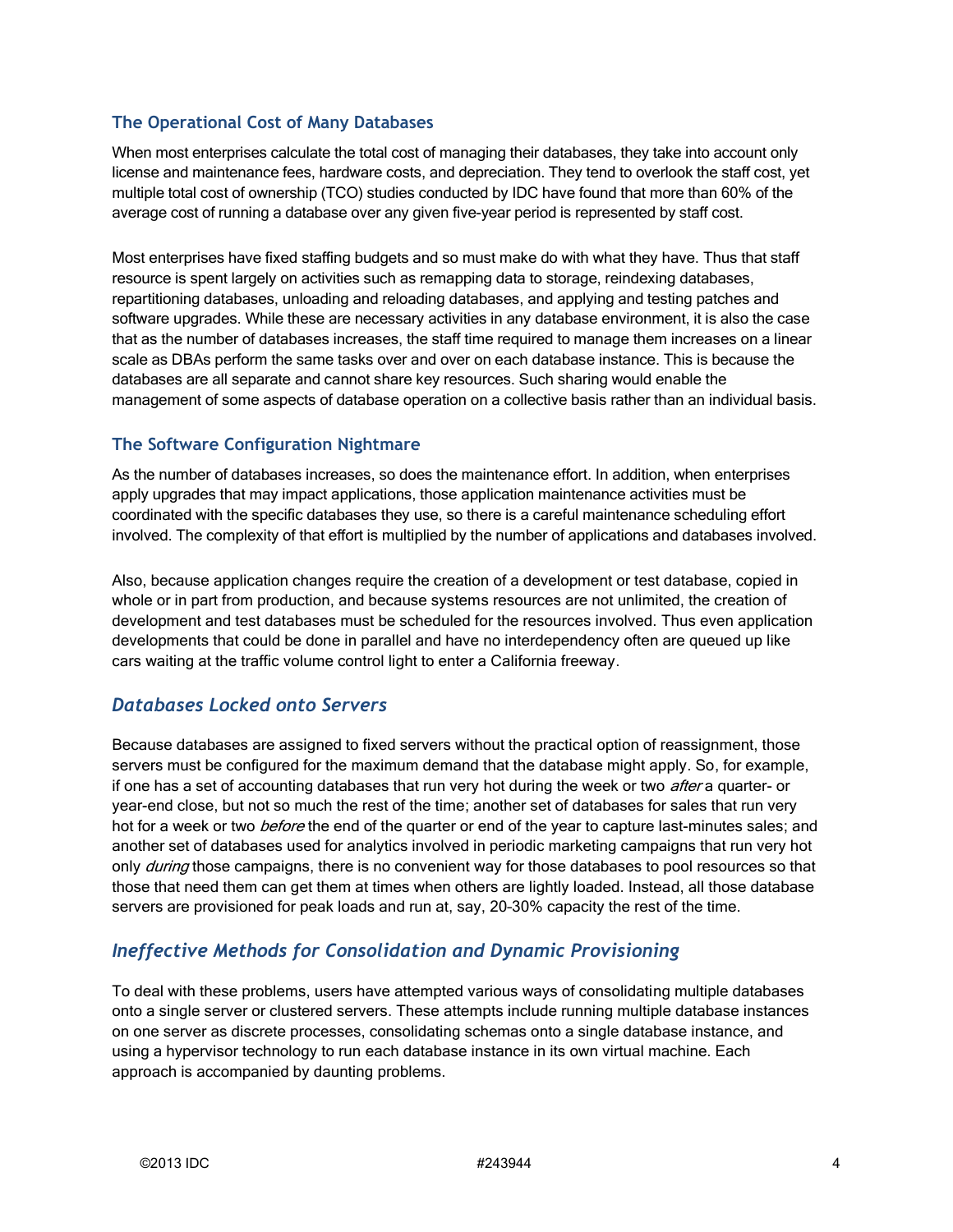#### **Running Multiple Database Instances as Processes on a Server**

If one deploys multiple database instances on one server so that the server supports managing each instance in its own process and resource space, administration problems quickly pile up. For one thing, the systems and database administrators must coordinate their tuning efforts to ensure consistent performance and efficient resource allocation. For another, most RDBMS software is designed on the assumption that the RDBMS has sole control of the machine. Running the same RDBMS software in multiple discrete processes can lead to severe resource contention and even deadlocks.

#### **Consolidating Schemas on a Single Instance**

 involved are sophisticated, arcane, and error prone. Usually, the best bet is to tune the whole system Another approach, one that better utilizes the systems optimization features of the RDBMS, is to blend multiple database schemas onto a single instance. The issue here is that it becomes next to impossible to tune the constituent databases in this blended system effectively. The techniques for the performance requirements of the most demanding constituent database, which will probably mean massively overprovisioning the server.

#### **Using External Hypervisors**

Another technique involves the use of hypervisor technology. By running multiple database instances on a server, each in its own virtual machine, one can fairly simply manage and tune each instance. The problem here is that the hypervisor itself adds overhead to performance-sensitive databases, and the RDBMS again, not knowing it is running in a virtual machine, makes optimization choices that can tend to defeat the load-balancing features of the hypervisor. These issues make this approach suitable mainly for databases that either are not performance sensitive or are test or development copies of production databases.

#### *Cloud Computing*

 needed. Instead of managing each resource in isolation, the resources can be managed in groups. Cloud computing is a datacenter configuration and provisioning strategy that creates flexibility while reducing management overhead and complexity. Instead of fixed systems dedicated to specific databases and applications, databases and applications may be moved around among systems as When applied in a datacenter, this approach forms a private cloud. Resources may be added and removed at will, creating not just scalability but elasticity.

#### **Core Principles of Cloud Computing**

The basis for cloud computing is an approach that involves establishing flexibility (the ability to move resources around), reliability (continuous operation), and elasticity (the ability to increase or decrease resources for a given application as needed), which is achieved through resource virtualization and standardization. In this way, hardware resources are made fungible so they can be reassigned at will. Cloud computing should also enable administrators to manage hardware and software in groups instead of one at a time. In addition, public clouds, and even some private clouds, make use of multitenancy, wherein multiple tenants can access shared resources but are managed at their own performance and security levels, with strict isolation of data.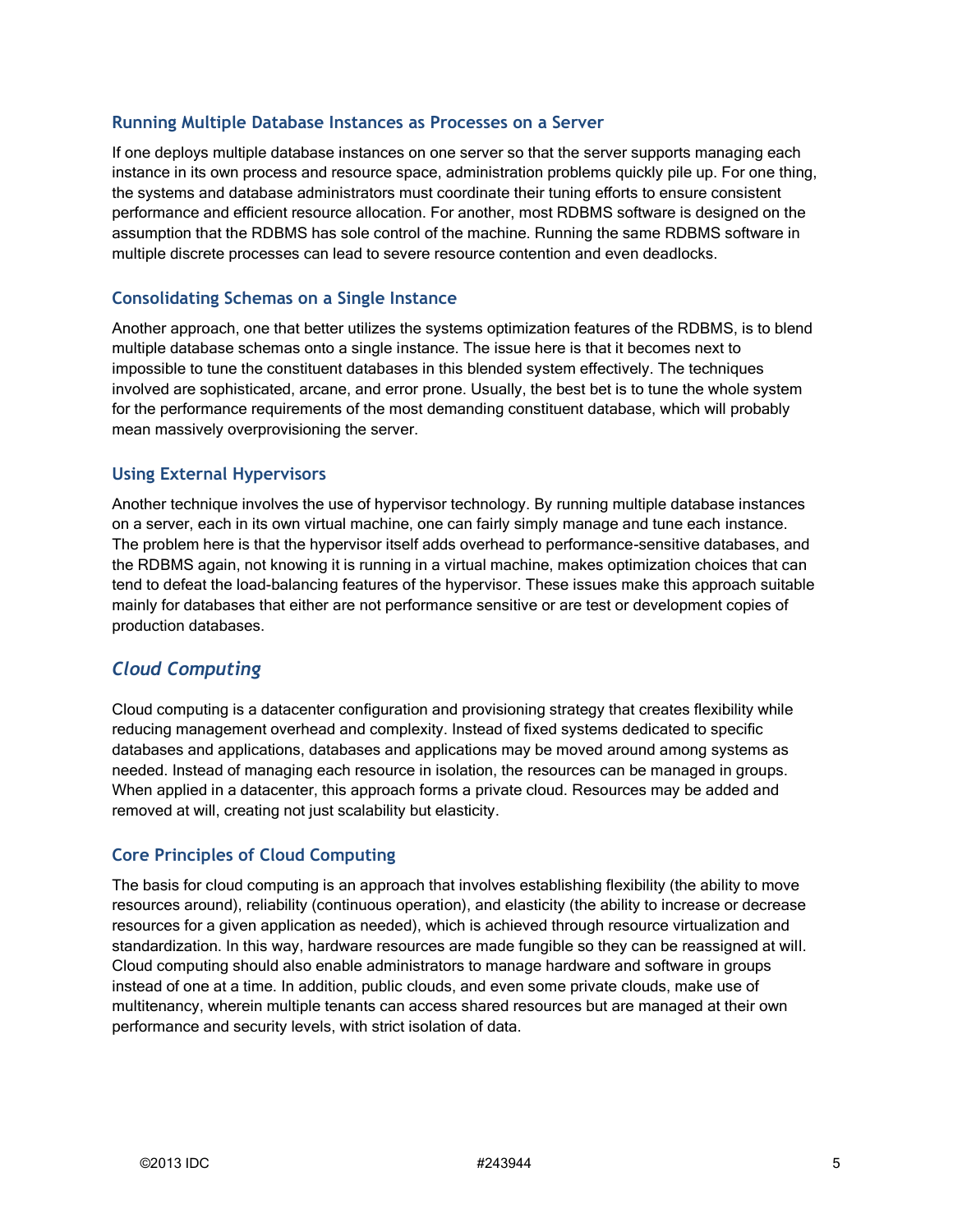#### **Applying Cloud Computing to Databases**

 adding or removing of server and storage resources as part of the picture. To apply the cloud computing architecture, application developers have built their applications as interactive components deployed across many servers on a grid, so they may be run on as many or as few systems as necessary to meet the demand for their services, with dynamic load balancing and the

 Databases do not lend themselves to this approach in general because of their need to control both system and storage resources in an exclusive way in order to guarantee performance. Deploying a database in a cloud computing environment in such a way as to fully exploit the capabilities outlined previously requires support within the RDBMS software itself. Such software must support the following key capabilities:

- **The movement of a database instance from one machine to another without major** administrative effort and without change to the application (
- Backing a server or a cluster of servers to support multiple separate applications, each with its own service-level agreement (SLA), with the administration and tuning of each being no more complicated than if it were running on its own dedicated server
- The application of software patches and upgrades to the server or cluster of servers as a unit rather than requiring such patches or upgrades to be applied to each database instance running on these servers
- **The ability to allocate new servers as needed and, once the software has been installed and** configured, to allow existing database instances to be moved to the new server with no noticeable disruption to applications or users
- providers offering multitenancy deliver it through a software layer above the database, which Support for multitenancy within the RDBMS, where multitenancy is desired (Most cloud can compromise both performance and security.)

#### **Benefits of a Private Cloud Database Environment**

Deploying databases in a private cloud computing architecture would yield the following benefits:

- for a given collection of databases (Thus if one has 5 database installations containing a total Reduced overall administrative cost because software patches and upgrades may be applied of 100 databases, instead of needing to apply the patches and upgrades 100 times, DBAs could apply them only 5 times and shift the constituent databases around during the process to minimize the impact on users.)
- database may be tuned as if it were standalone yet realize the efficiency of pooled resources Simple yet discrete tuning, allowing DBAs to focus on more high-value tasks because each within a collection of databases
- Shorter batch windows required for backup because all the databases in a given collection are backed up in one job, with optimization to realize efficiency in such a bulk operation, yet each database remains individually recoverable
- **Much higher system utilization rates because databases that peak at different times can be**  adjusted and shifted around within a collection, ensuring even utilization of the hardware resources that collection requires (For instance, a sales database might be given more resources, and the accounting database fewer resources, as the quarter nears its end, and then the sales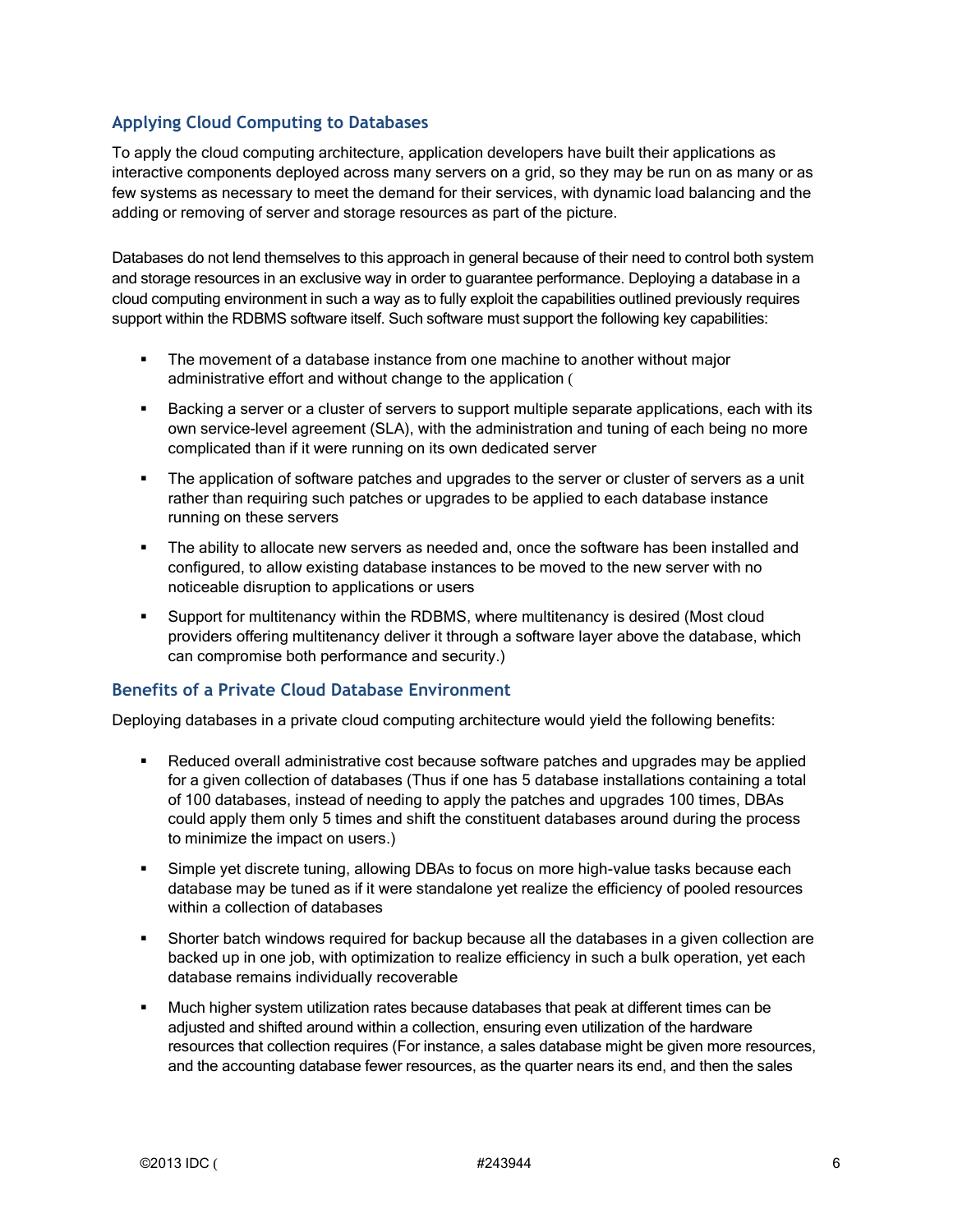database is dialed back and the accounting database expands for the quarter-close processing. The marketing database might be shifted to a separate server when its needs expand to support a special marketing campaign. All these things are done without any noticeable impact on applications or users.)

Figure 2 illustrates how staff time can be much more effectively used when databases can be combined into collections.

#### **FIGURE 2**



**How Staff Tasks Are Allocated: Database Collection Scenario** \$

Source: IDC, 2013

# **Oracle Multitenant**

 Oracle Database 12c introduces a key feature designed to deliver the ability to deploy databases using a cloud computing architecture. This feature is called Oracle Multitenant.

## *Container Databases and Pluggable Databases*

At the heart of this technology is the idea that the physical aspects of database administration are handled at the level of a container database, which is how Oracle Database manages database collection, as discussed previously. This facility is designed to hold multiple pluggable databases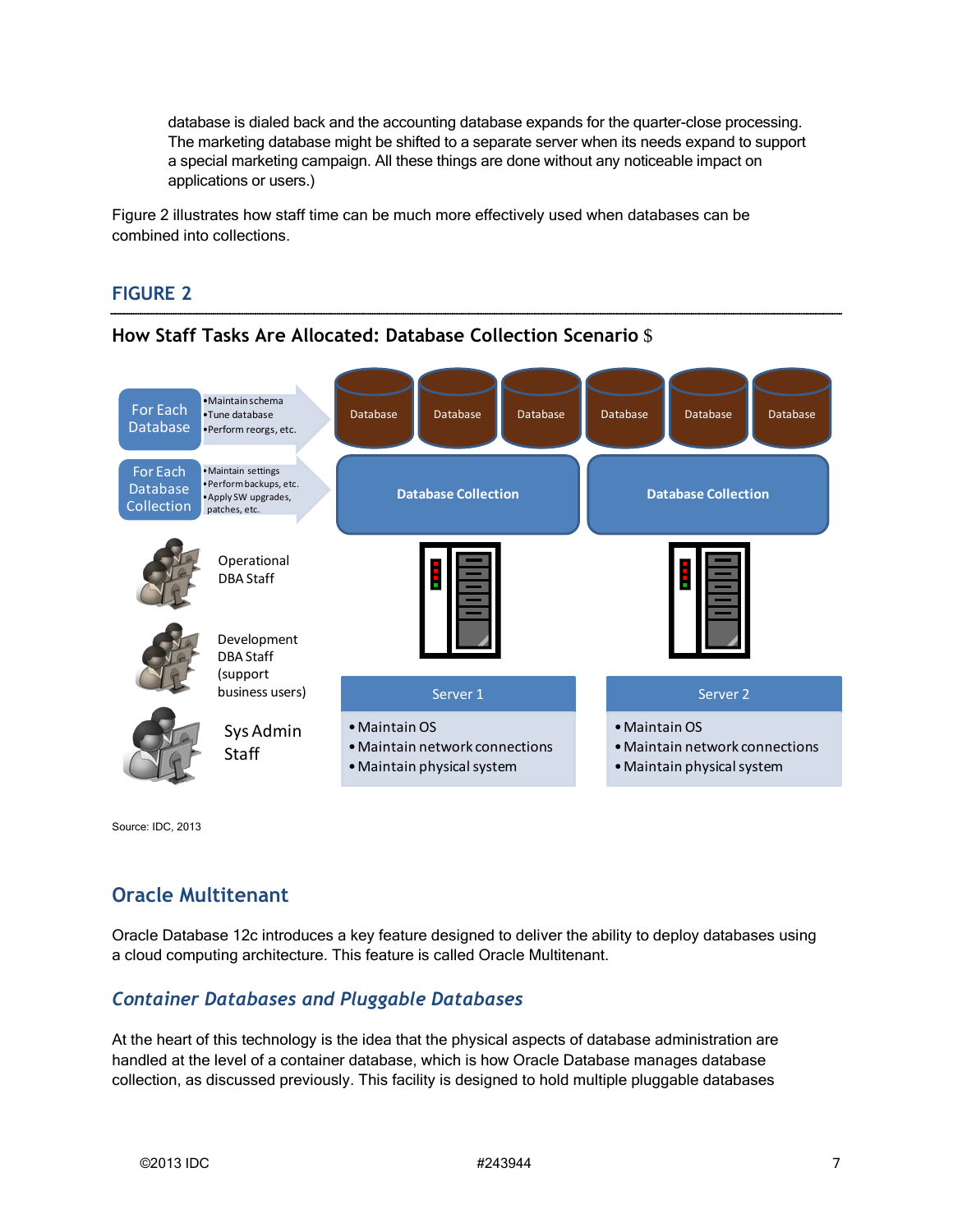may be applied in familiar ways, yet the databases share the physical resources managed by the within it. Each pluggable database may be logically administered separately, with tuning options that container database. These resources may be shifted around on a priority basis among the pluggable databases within a container database.

Figure 3 shows how Oracle illustrates this architecture.

#### **FIGURE 3**

#### **Oracle Architecture for Pluggable Databases** \$



 Source: Oracle Corp., 2013 Copyright © 2013, Oracle and/or its affiliates. All rights reserved.

#### *Moving and Copying Pluggable Databases*

 and plugging it into another. For users upgrading from Oracle Database 11g, the path to consolidating Oracle Database 12c release and plug each database into the container database. Then, it's just a A pluggable database may be moved from one container to another simply by unplugging it from one multiple databases on a single server or cluster is as simple as this: upgrade each database to the matter of balancing the priorities of the databases at the container level.

#### *Manage Software at the Container Database Level*

When software patches and upgrades come in, they may be applied at the container level. If you have 10 pluggable databases in a container, upgrading the one container database also upgrades all 10 pluggable databases at once.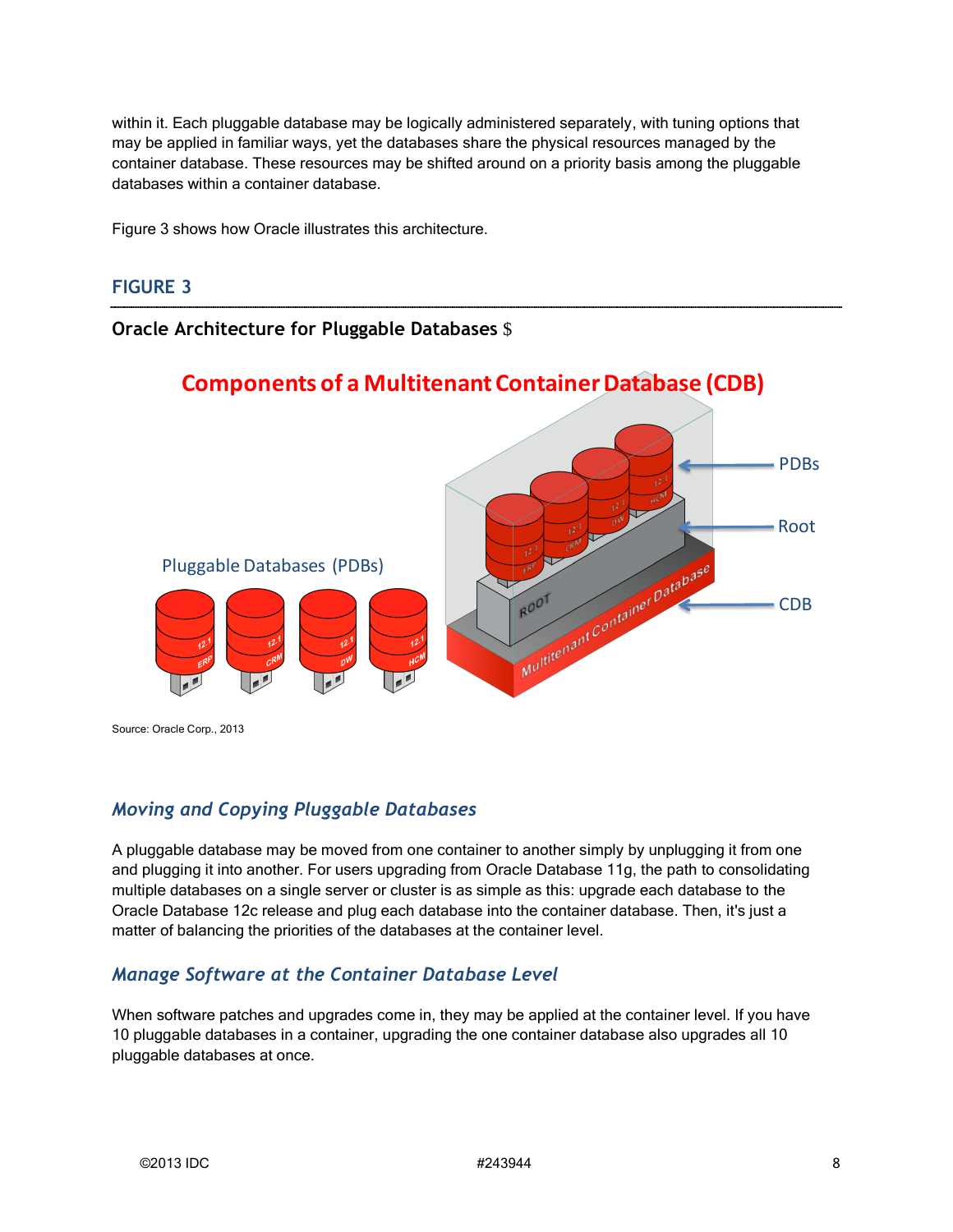## *Manage Performance at the Pluggable Database Level*

 Each database may be tuned in the usual ways, applying the knowledge and techniques well understood by Oracle DBAs. Of course, the performance of pluggable databases is tempered by their priority within the container database, but once the right tuning options have been set, adjusting performance and resource demands among the pluggable databases to deal with periodic shifts in demand becomes quite simple.

## *Support for Multitenancy*

 optionally, physically, with its own security scheme and performance settings. Oracle Multitenant delivers an architecture that enables users to establish multitenancy if desired. Unlike schemes that involve assigning tenants to different database servers, or that filter database requests and use hidden qualifying columns, this approach delivers native Oracle Database support while ensuring that each tenant has a database that is isolated from every other tenant, logically and,

## *Benefits of Oracle Multitenant*

Oracle Multitenant delivers the benefits of database management in a cloud computing architecture:

- Overall administrative costs are reduced as most administrative tasks are done ( at the container database level. This can reduce the total administrative effort by as much as 10 times and also reduces the chance of human error.
- **administrative** Simple yet discrete tuning, with adjustments through container database priority setting, means much less low-level tuning and much more time for **tasks are done**<br>DBAs to spend on high-value tasks. DBAs to spend on high-value tasks.
- **database level.**<br> **database level. Shorter batch windows are required for backup because backup jobs run at the <b>This can reduce**<br>
container database level. Database recovery is similarly affected; databases can container database level. Database recovery is similarly affected; databases can **the total individual pluggable database level or the container**  level. There are even greater benefits for managed collective recovery of container **administrative**  databases when this feature is combined with Oracle Active Data Guard. **effort by as**
- usage. The result is a manifold savings in hardware resources fewer servers "System utilization rates are much higher because individual databases don't<br>
need to be deployed on separate systems, each of which is allocated for peak<br>
usage. The result is a manifold savings in hardware resources – fe and less memory. Yet the ability to move pluggable databases among container databases delivers far more flexible scalability. **human error.**
- Since core code and system management is done at the container level, pluggable databases can be spun up and maintained in much less time than single instances, allowing better responsiveness to changing business needs. (

Oracle Multitenant delivers an additional benefit not directly related to the cloud computing paradigm, which is that one can rapidly spin off test or development "clones" of production databases. Because they run off a common base that has been snapshotted (production data changes are not seen by the test environment, and test data changes are not seen by the production system), these can be spun up in minutes rather than hours or days as would be required with non–container database technology. In addition, when combined with Data Masking, the DBA can ensure that all sensitive data in the database has been masked or altered in the test or development view.

tasks are done database level. This can reduce effort by as much as 10 times and also  $Most S$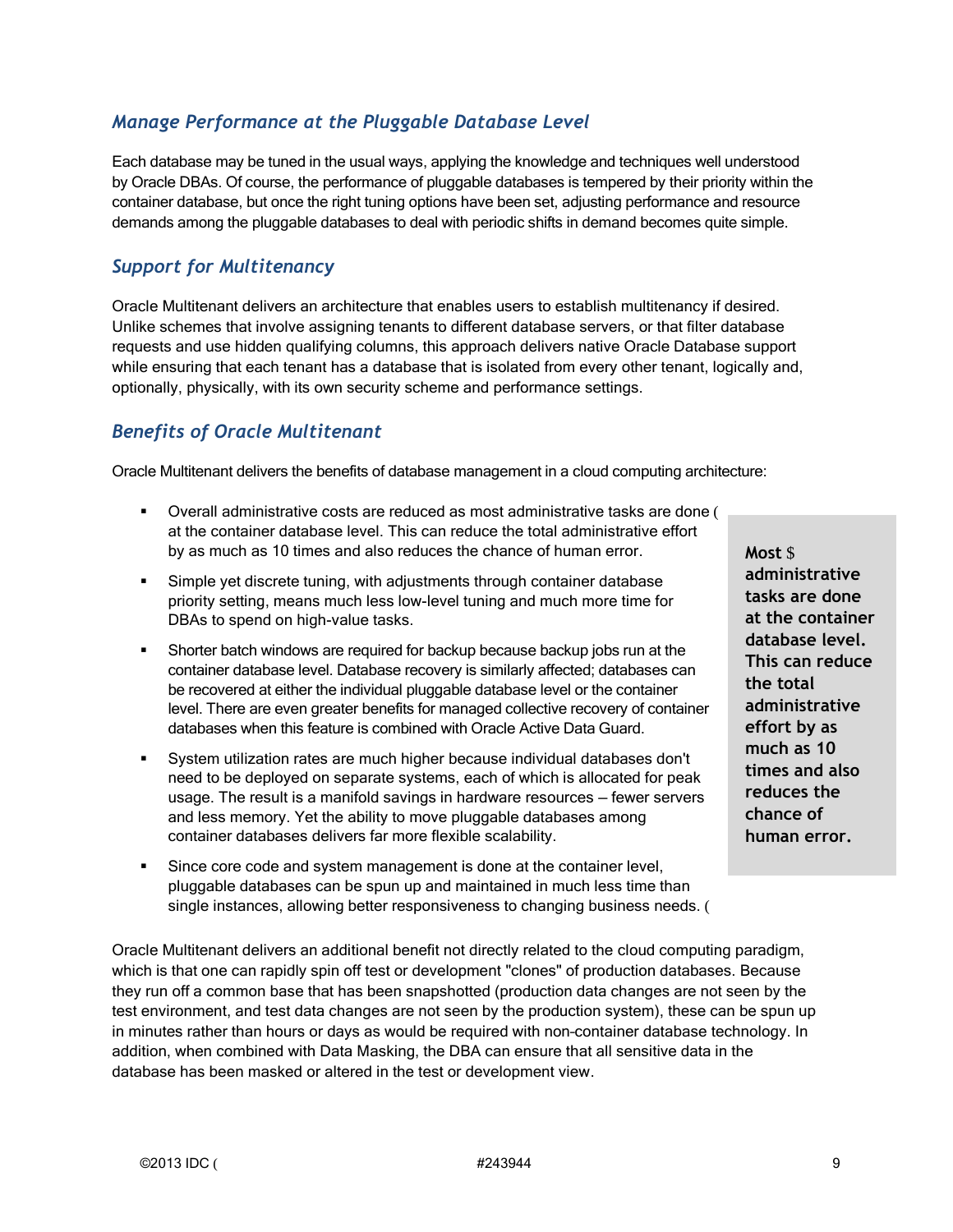## *Customer Comments*

 on how easy Oracle Multitenant was to learn and use as well as the general quality of the software in We spoke with several beta customers in the course of researching this white paper. Each commented this release. Notable details are as follows:

- **Logical Technologies supports a large number of Oracle customers in Australia and has been**  they worked." The company put 5 pluggable databases in 1 container database and, with no extraordinary changes to them, realized a 30% improvement in performance. It noted "dramatic savings" in DBA time as well. working with Oracle Database 12c for nearly 12 months. It found that moving the databases to pluggable databases was a transparent process, with "no perceptible difference in the way
- Oracle lab to run a beta test of the upgrade but, because of a technical problem on its end, ARAMARK uses Oracle's full suite of applications for ERP and CRM. The company visited the could not bring a database ready to load on the test system, so it performed the upgrade on a laptop running a copy of its production database. The upgrade ran so well and so smoothly that the system was running flawlessly and the subsequent conversion to pluggable databases on the same system was "seamless."
- **Postbank is the largest retail bank in Germany with 14,000,000 customers. The bank supports**  many of its ongoing banking operations using Oracle Database. Prior to Oracle Database 12c, it had attempted to consolidate databases (as many as 25) on a single server but found the consolidation, moving 12 databases to 1 container. The bank was so pleased with the test that that it could reduce buffer caches by 25% and enjoy the same performance. Formerly, it had 20 executable environments on a server, 1 for each database, but now it just has 1. Instead of having 20 environments to patch, now just it just has 1. administration and tuning to be complex. It tested Oracle Multitenant for a massive database it set up a container with 20 pluggable databases, replacing the former configuration. It found

## **FUTURE OUTLOOK**

Every IT organization should be preparing for a move to cloud computing. It is an architecture that offers such compelling benefits in terms of efficiency, flexibility, and reliability that such a move should be seen as inevitable. The question then becomes how does database technology fit into the mix?

Obviously, Oracle Database 12c with the new multitenant architecture represents an important step in this direction. Other technologies in the areas of systems management, application architecture, and application program deployment are likely to complement what Oracle has done.

 Oracle has taken an important leadership step here. The multitenant feature represents the kind of technology that will lead IT into the next phase of computing.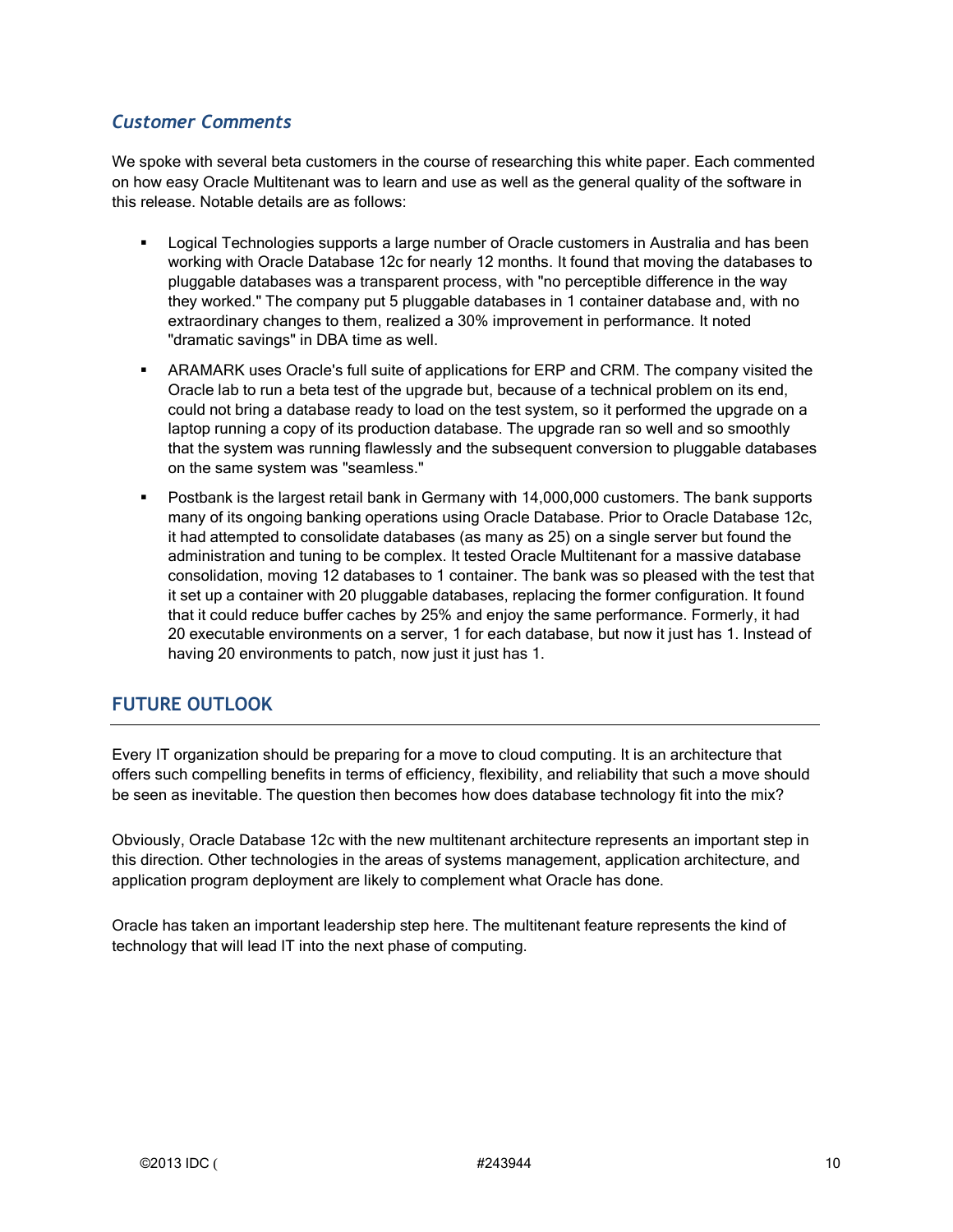## **CHALLENGES/OPPORTUNITIES** \$

 means. Customers will need to keep their eyes and minds open as developments progress. A key opportunity in doing so is in influencing datacenter configurations so as to ensure very strong brand Other RDBMS vendors will no doubt seek to address the cloud issues discussed here by various challenge for Oracle will be to adjust to market opportunities by making this and other important technology innovations available to the widest possible range of customers at an affordable price. The loyalty across a spectrum of users for years to come.

## **CONCLUSION**

 and resource manageability necessary to address the complexity crisis and prepare the datacenter for The biggest challenge facing enterprise datacenters today is the near paralysis caused by the mounting complexity of systems and software. The approach involving virtualization and elasticity that leads to cloud computing is clearly the best way to alleviate this issue, but the problem is thorny when it comes to dealing with databases. Oracle Database 12c with Oracle Multitenant offers an option that represents a smooth transition for existing Oracle Database users and delivers the kind of flexibility the private cloud, yet does so in a way that is familiar to Oracle DBAs, leveraging their existing skills.

Users should consider the following:

- Evaluate the complexity of your existing environment; how many databases do you manage currently using Oracle Database, and how much effort is involved in managing them?
- What are your utilization rates for database servers?
- **How difficult is it to change configurations to meet the changing resource requirements of** production databases for peak processing periods?
- projects to queue up for the instance? How long does it take to spin up a test or development database instance, and do you force
- Are you using an external virtualization technology to achieve database consolidation, and if yes, are the performance and complexity of operations acceptable?

If the answers to these questions indicate significant expense and brittleness of operations, then consider upgrading to Oracle Database 12c and using Oracle Multitenant to unlock your deployment flexibility potential.